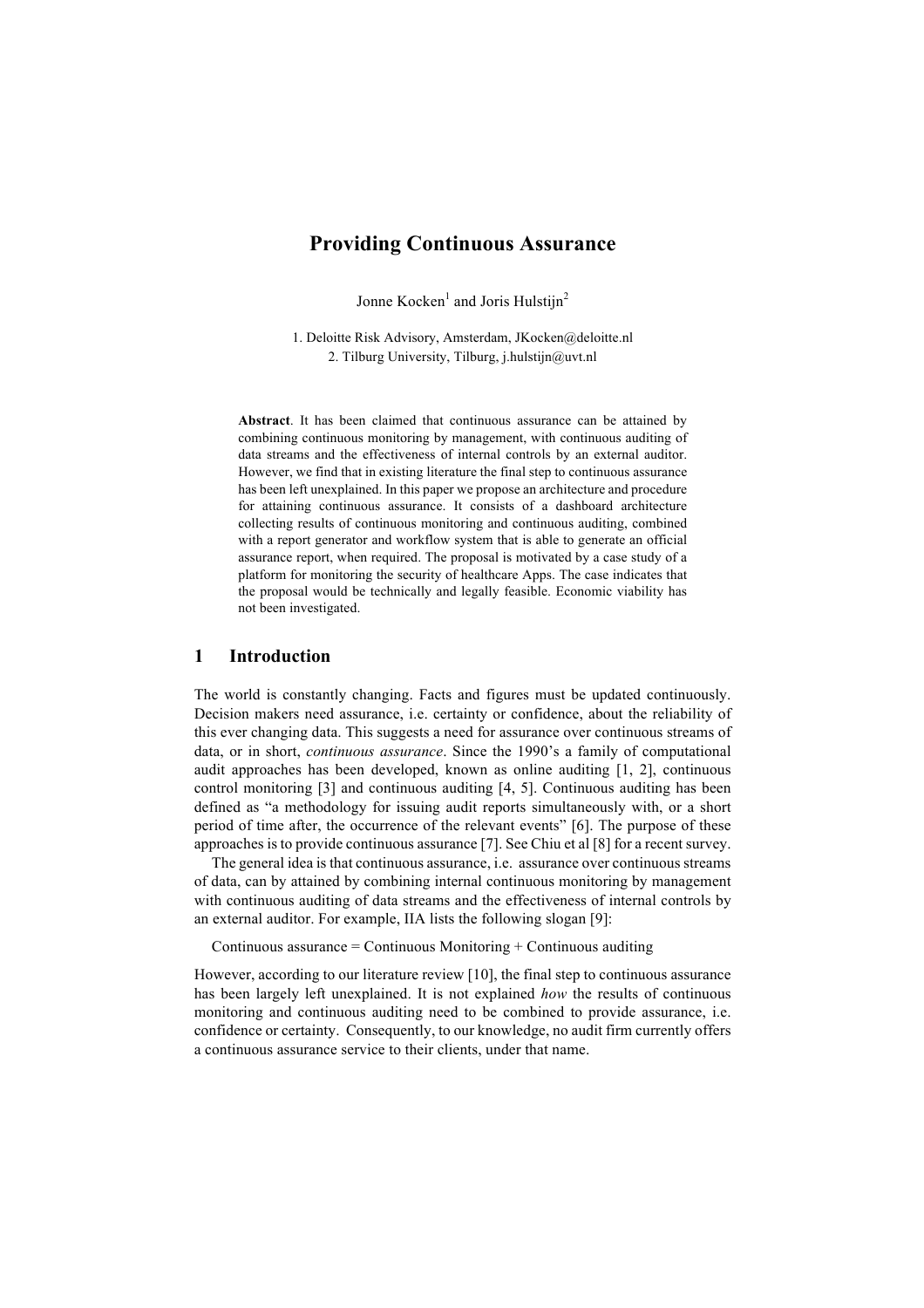In this paper we would like to investigate this mismatch. What does the term assurance really mean? How are continuous monitoring and continuous auditing operationalized in practice, and what are the tasks and roles associated with it? Based on this analysis, we will then propose an information architecture and a procedure, which will provide a service called 'assurance on demand'.

This research is limited to the IT audit domain. We envision a continuous auditing platform that provides assurance over the reliability of an IT environment. For other application domains, such as compliance or financial reporting, it could be different. As we argue in Section 2, the purpose of providing assurance is to inspire trust in the users of a system. That leads to the following research question:

*How can continuous assurance be provided on the reliability of an IT environment, so that it will lead to increased trust among its users?* 

The research takes the form of design science [11, 12]: we investigate an artefact (architecture and procedure) in a specific context, in particular the IT audit department of an accounting firm, in this case Deloitte. Based on extensive interviews with auditing experts and potential clients, and desk research of the relevant standards and guidelines, we have identified objectives, and derived system requirements. We developed an architecture and a procedure that follows the currently applicable IT audit standards as much as possible. The proposal is motivated by a case study of a platform for automatically auditing the security of mobile healthcare (mHealth) applications. In the context of this case study, we have also evaluated technical and legal feasibility of the service. Economic viability has not been investigated.

The remainder of the paper is structured as follows. Section 2 details the literature review, explains the problem and analyses the notions of assurance and trust. That leads to a list of objectives and requirements. Section 3 specifies an architecture and a corresponding workflow procedure. The proposal is tested against the objectives. Section 4 discusses the case study. The paper ends with a discussion of future research.

## **2 Theoretical background**

#### **2.1 Literature review**

We have performed a literature review about continuous auditing, continuous monitoring and continuous assurance. For more details we refer to [10]. First we searched databases like Scopus and Google Scholar with different combinations of keywords like 'continuous assurance', 'continuous audit', 'implementing', 'in practice', etc., and collecting all the papers that appeared relevant on the basis of the title. Next, existing literature review articles, like Brown et al. [13], Kuhn and Sutton [5] and Chiu et al. [8] were studied to find more articles that the web search might have missed. Here is a sample of the papers found: Alles et al. [14], Byrnes et al. [15, 16], Hardy [17, 18], Hardy and Laslett [19], Kogan et al. [20], Shin et al. [21]; Singh and Best [22], Singh et al. [23]; Vasarhelyi et al. [24]. All these papers do mention the concepts of continuous monitoring, continuous control monitoring, continuous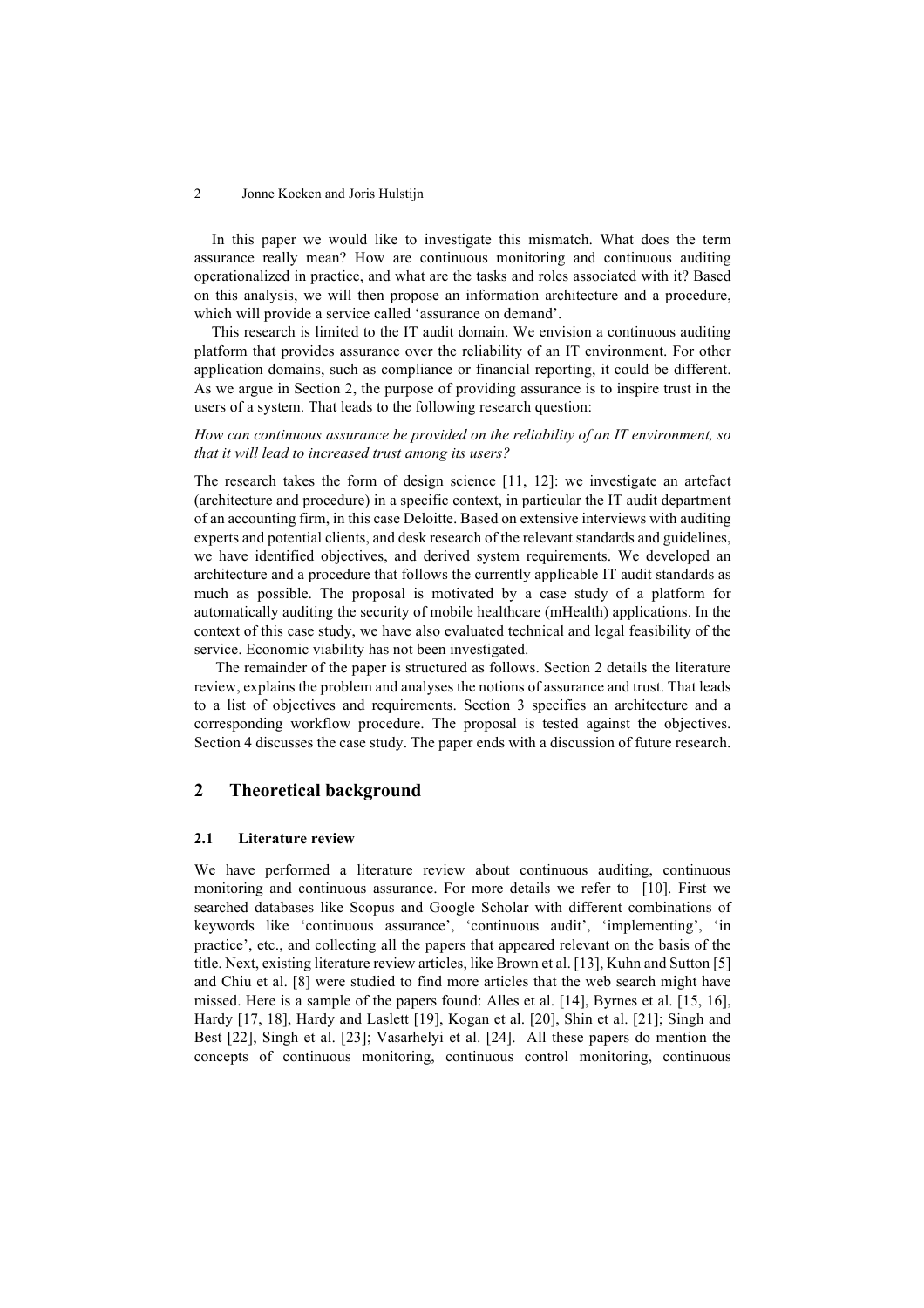auditing, or continuous data assurance, as it is sometimes called. In addition, some papers also mention continuous risk monitoring and assessment, which is used to dynamically measure risk and provide input for audit planning. Verifying the adequacy of the risk management function can also be included under continuous auditing.

The typical exposition makes use of a diagram as in Figure 1, see e.g. [9]. Here, continuous assurance is shown to be composed of continuous verification of properties of data (on the right), by means of continuous application of computational auditing techniques, and by continuously monitoring the reliability of the data (on the left). Reliability of the data is ensured by a system of internal controls (implemented by management), that must have been shown to be adequately designed (audit testing of CM), and must be shown to be operationally effective. The continuous monitoring parts therefore ensures the continued operating effectiveness.



Figure 1. Typical conceptual model for continuous assurance  $[9]$ , p 10.

However, our literature review indicates that beyond this conceptual model, the final step to continuous assurance has been largely left unexplained  $[10]$ . In particular, it is not explained *how* the results of the two 'pillars' need to be combined. Consequently, to our knowledge, no audit firm currently offers a continuous assurance service to their clients, under that name.

#### **2.2 Assurance**  $\ell$ 2012); Assurance

One of the reasons that no continuous assurance service is offered under that name, could be that the term 'assurance' is loaded with connotations. The word assurance is often used in English to refer to the service provided by external auditors. It is what distinguishes accountants from consultants. Therefore, currently a service may only be called 'assurance' when it follows the standards and procedures for a full audit ential assurance when it follows the standards and procedures for a fun additional engagement, such as for instance those issued by the International Auditing and  $\alpha$  assurance Standards Board [25]. For instance, they define an assurance engagement as  $\alpha$ audit substitute to define the set of the set of the control of the productive and productive and productive and production of the set of the set of the set of the set of the set of the set of the set of the set of the set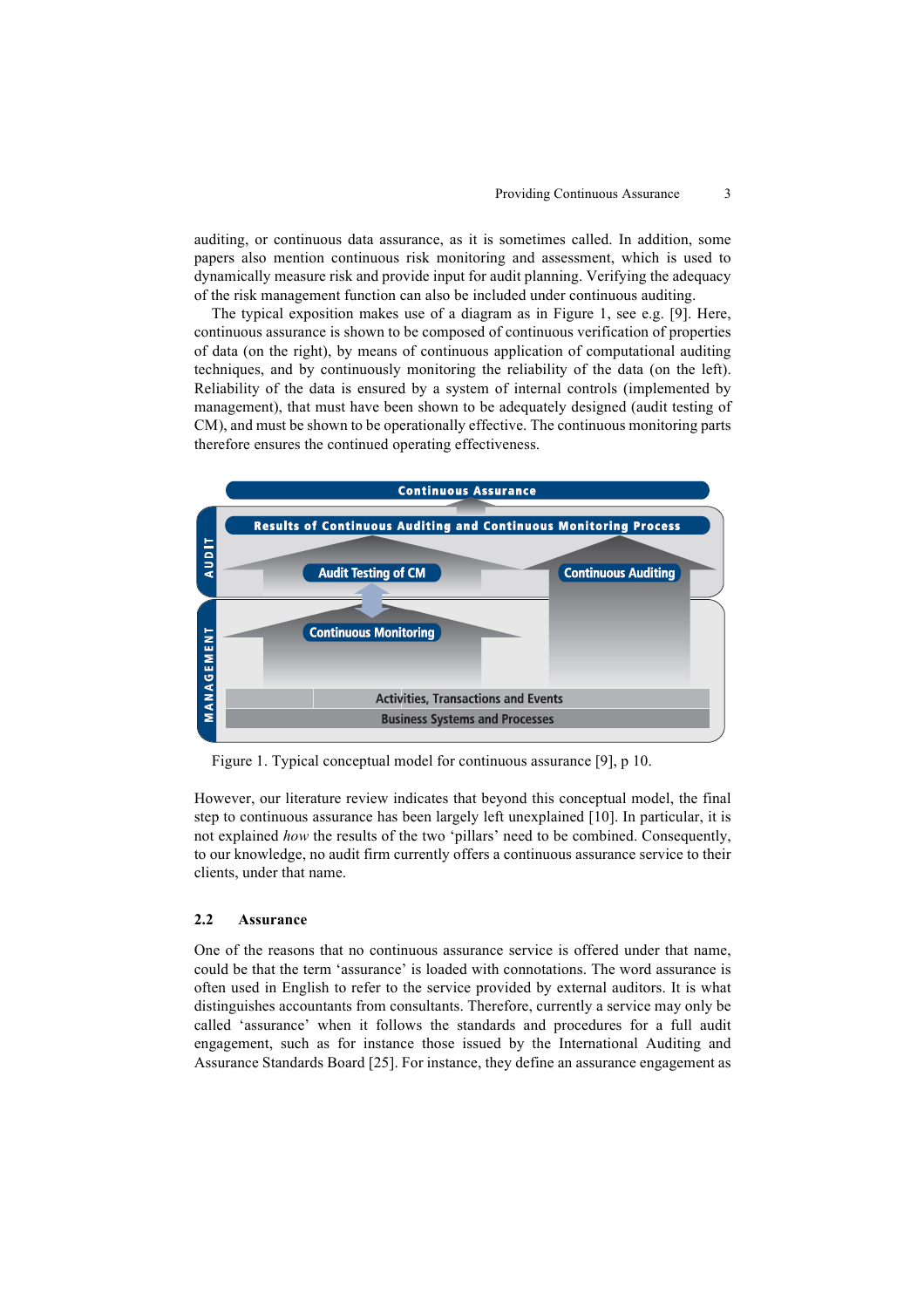"... an engagement in which a practitioner expresses a conclusion designed to enhance the degree of confidence of the intended users other than the responsible party about the outcome of the evaluation or measurement of a subject matter against criteria" [25] p.6. An assurance engagement involves three separate parties: a practitioner (here: a qualified IT auditor), a responsible party (here: IT service provider) and intended users (here: clients of the IT service provider and indirectly also end-users). In IT auditing, these standards also mean that an 'assurance engagement' is typically distinguished from 'agreed upon procedures' or from a systems review. An assurance report aims for 'reasonable assurance', whereas a review may only provide 'limited assurance' [26], art. 14-16. An assurance report requires more effort and care in assessing the evidence and making the judgement, than a mere review. Typically, an assurance report is therefore also more expensive.

Moreover, we observe that in corporate practice, the term assurance is often used in a more limited sense, to refer to a written report signed by a qualified auditor. Such an attestation can be used to fulfill a role in a legal procedure, or in other circumstances that demand official proof. For example, under 'prudential supervision' a bank will need an assurance report of the reliability of IT services that have been outsourced, to demonstrate to the regulator that these outsourced services are 'in control'. For example, they could request an ISAE 3402 report, testifying reliability of the controls against the SOC2 criteria. Such a report is needed for compliance reasons, even when the outsourcing party is trusted.

Moreover, current standards prescribe that "The assurance report shall be in writing and shall contain a clear expression of the practitioner's conclusion about the subject matter information." [26], art 67. The reason is that a conclusion is usually qualified by certain assumptions and conditions. These may not be separated from the conclusion.

Clearly, demanding a written report is contrary to the vision of continuous assurance, which is automated. In that sense, continuous assurance can never be obtained, as it would require a constant steam of written reports, which is silly.

## **2.3 Trust**

The word assurance is also used in relation to trust or confidence. In particular, Limperg famously formulated the theory of inspired confidence (in Dutch: leer van het gewekte vertrouwen), [27], see also [28] p 23. It is the function of the accountant to create trust among members of the general public. In publications about continuous assurance, the word assurance is often linked to the information needs of management, see e.g. Chiu et al [8]. After all, the fast pace of modern lie demands information upfdates at or near real time. In particular, management needs to be able to rely on (trust) the continued accuracy and completeness of the financial results. Assurance by a trusted third party, an auditor, should create trust. Can trust also be inspired by an automated system?

There has been a lot of research on the notion of trust, in various disciplines [29]. In the economics literature trust is seen as "the willingness of a party to be vulnerable to the actions of another party based on the expectation that the other will perform a particular action important to the trustor, irrespective of the ability to control or monitor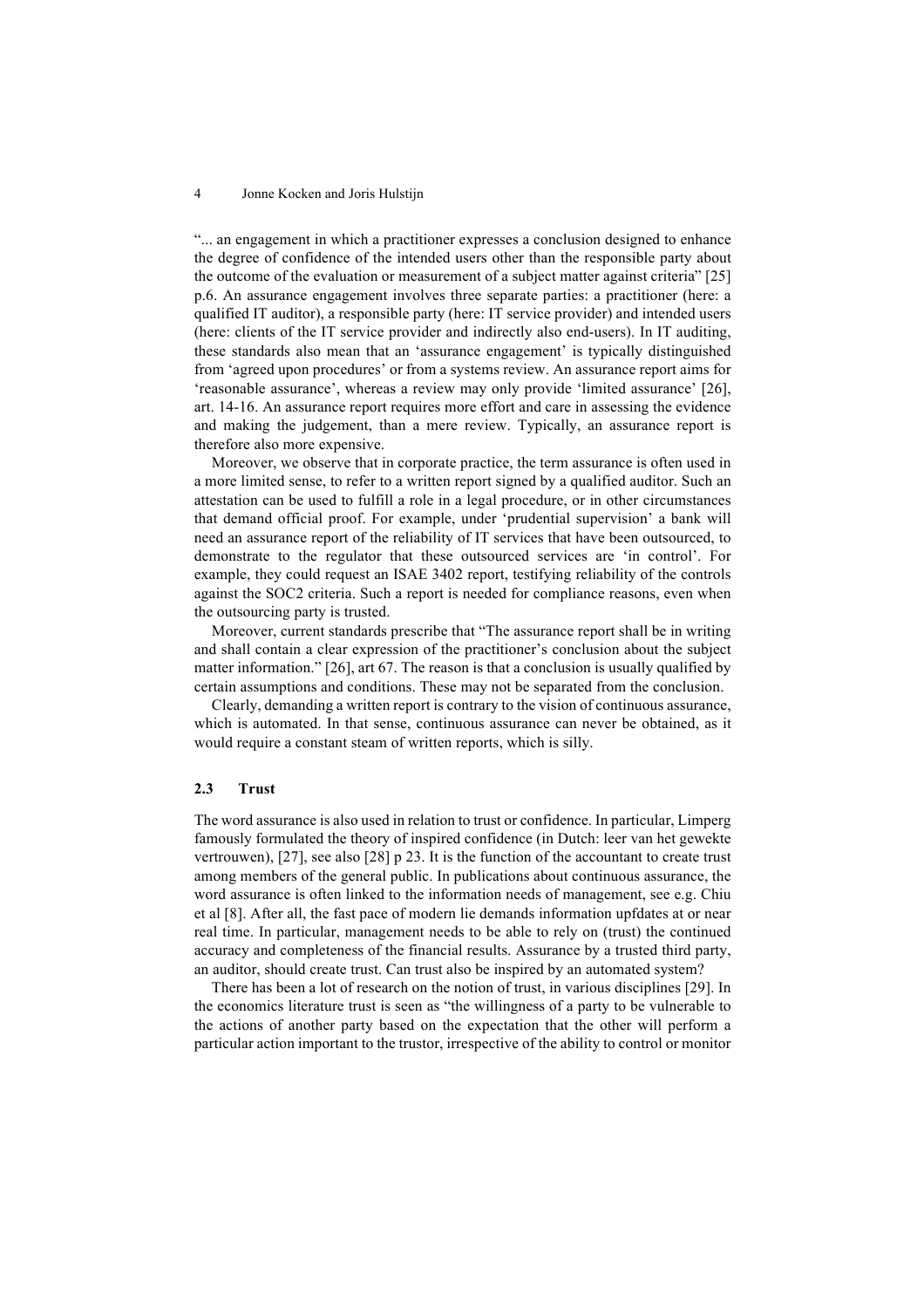that party" [30] p 712. Compare also [31]. Typically, a person (the trustor) will trust another person (trustee), to do an action.

What about trust in systems? What about trust in the reliability of information? Here trustworthiness becomes more like reliability, dependability, or predictability. We trust a coffee machine to give us coffee when we insert a coin: we expect certain behavior, because we roughly know how a coffee machine works. In the same sense we can talk about trust in systems or software. Systems are considered reliable when they are predictable [32]. In this sense trust was extensively studied in the context of ecommerce [33]. Why would a buyer trust a seller mediated through a website?

We apply an e-commerce trust model from Tan and Thoen [34]. In their model, the notion trust combines two notions, which are more fundamental: trust in the other party (party trust), and trust in control mechanisms that are built into the system (control trust). Control trust is based on knowledge of how the controls work. Party trust involves personal trust, but it can be replaced by trust in an institution, compare [35]. Often, institutional trust is related to reputation. So someone will trade on eBay, when they trust eBay and understand the guarantees built into the payment mechanism.

Here is the analogy of the e-commerce model to a continuous assurance service. According to the model, a user will trust the outcomes of a continuous auditing system, when (1) they trust the institution (accountants firm), and (2) they understand the tests and procedures that ensure reliability of those outcomes. The first part is common to all assurance reports: it must be written under responsibility of a qualified auditor, as we observed above. The audit profession is regulated. And although the reputation of the audit profession in general has been hit, individual auditors or firms can and do earn personal or institutional trust. The second part is about transparency. Suppose that the system is set-up in such a way, that it is clear how a conclusion is derived, and that the effectiveness of this mechanism is also monitored on the dashboard. Then we expect that the behavior of the system will become predictable to its users, and therefore trustworthy. This expectation underlies the proposal in this paper.

## **3 Continuous auditing + assurance report on demand**

In this section we specify an architecture and corresponding procedures to implement continuous auditing on the effectiveness of existing continuous monitoring procedures by management, and continuous auditing of the effectiveness of internal controls and of relevant properties of data streams, to attain continuous assurance. This entails a dashboard architecture that collects the results of the continuous auditing efforts, combined with the possibility to provide a written report on demand. The idea is that a user can trust (rely on) the effectiveness of the control settings and continuous data streams shown on the dashboard. That captures the trust-sense of assurance. However, when the user needs formal proof, a written assurance report can be generated automatically, based on the data collected in the dashboard. The report is generated according to all the standards and procedures of a traditional assurance engagement. In particular, the responsible engagement partner needs to sign. A workflow system collects the data, summarizes it, stores it as evidence in a proper audit file, and requests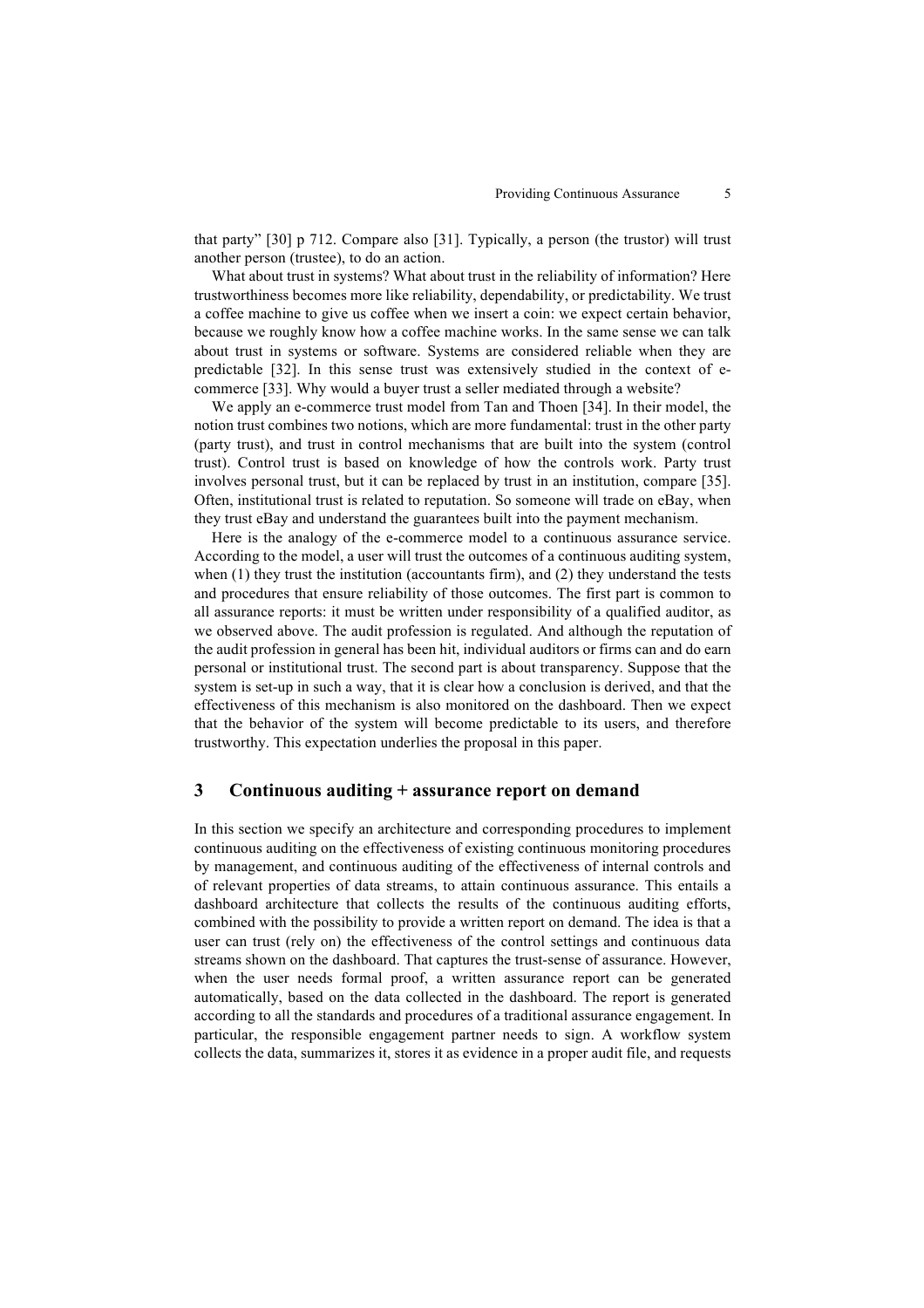the responsible people to sign off, using a qualified electronic signature. Estimates show



Figure 2. Dashboard showing the outcomes of continuously auditing a set of controls in the client's IT environment (left), by an audit firm, who can generate an assurance report when requested by the user (right).

### **3.1 Specifying a continuous assurance service**

Based on this general set-up and the conceptual analysis of Section 2, we derive a list of requirements, for a service to be properly called continuous assurance. We state the following main objectives.

- 1. The assurance report on-demand system, combined with a continuous auditing system, should together deliver a form of continuous assurance over the reliability of an IT environment, in this case an mHealth application platform.
- 2. The assurance report on-demand service and IT architecture need to be adaptable to various application domains and IT environments.
- 3. The assurance service should have the potential to be economically viable. In other words, after a start-up period, clients are willing to pay for continuous assurance services, enough to sustain the investment and maintenance costs.

Based on the desk study and talks with experts, requirement 1 was further divided into three requirements called 'Continuous', 'Assurance' and 'On-demand'.

- 1.1 Continuous: monitoring updates on the dashboard are more frequent than the 'natural' cycle time of the process that is being monitored
- 1.2 Assurance: following international standards for assurance engagements [26], in particular:
- 1.2.1 Conducted by a trustworthy and independent organization,
- 1.2.2 Adequate and legally valid reasoning and reporting mechanism
- 1.2.3 Based on sufficient appropriate evidence [36]
- 1.3 On demand: the workflow system should generate a report, providing assurance over the data of the continuous auditing dashboard, within 24 hours.

Requirement 1.1 is based on the definition of what it means to be continuous: "at or near real time" [7]. Note however that wat is considered 'real time' depends on the type of process being monitored. For example, an HR process, where employees typically enter or leave a firm by the  $1<sup>st</sup>$  of the month, has a cycle time of one month. In that case a monitoring frequency of once every two weeks is fast enough. By contrast, stock trading processes have cycle times of tenths of a second.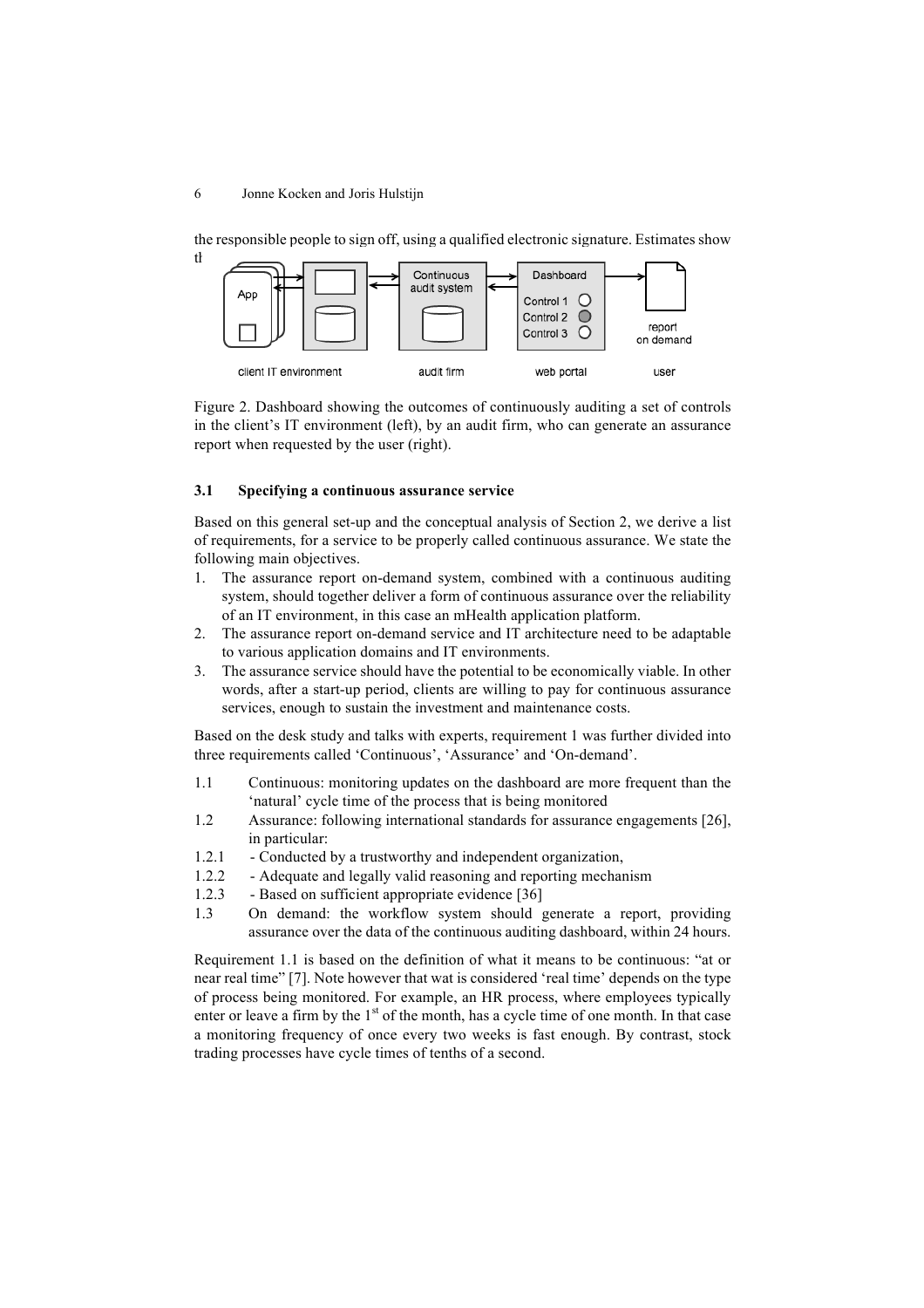Requirement 1.2 is based in the IAASB standards [25, 26], but also reflects the Tan and Thoen theory of trust. In 1.2.1 we recognize the element of party or institutional trust, whereas in 1.2.2 and 1.2.3 we see measures that should inspire control trust. Requirement 1.2.2 is a formal requirement that should cover the idea of an assurance report as a document, that fulfils a legal function. Requirement 1.2.3 is based on audit theory: any audit most be based on evidence that is appropriate (relevant to the decision to be made, legitimately obtained and reliable, i.e. accurate -- corresponds to reality - and complete -- all relevant aspects of reality captured -- , and sufficient (enough, in the sense of a sample size). In automated auditing, tests usually cover the entire population, not samples, so the sufficiency requirement is achieved by definition.

Finally, requirement 1.3 is about the 'on demand' nature of the reporting service. It means in effect that, whenever a client demands a written assurance report, testifying the reliability of the data being shown on the dashboard and of the mechanism that produces that data, such a report could be produced within 24 hours. Obviously, this is only possible after a start-up period in which enough evidence is collected.

Based on these core requirements, a number of more detailed functional requirements, constraints, performance requirements and quality requirements were specified. We refer to [10] Ch4 for more details. These requirements were iteratively evaluated and improved upon several times with the aid of auditing experts from Deloitte, and an expert on the mHealth application. The final list of requirements was validated with these experts; they were considered relevant and appropriate.

Now we need to verify whether this set-up makes sense. Is such a design adequate to provide continuous assurance? In Section 2 we established that continuous assurance means assurance over the reliability of a continuous stream of data. Assurance by a third party is meant to inspire trust in its intended users. In addition, assurance can refer to a written report by a qualified auditor.

### *Proposition. A system that meets requirements 1.1 – 1.3 can in principle provide continuous assurance.*

Here is a kind of proof. To provide continuous assurance the system must be able to (i) inspire trust in its users over the reliability of a continuous stream of data, and (ii) when demanded, provide a written report testifying reliability of that data*.*

Suppose the user has continued access to a dashboard with the outcomes of the continuous monitoring and the continuous auditing of the reliability of that data. The data shown on the dashboard is continuously being updated (1.1). The mechanism by which the data is produced is transparent, is verified to be reliable, and is itself being monitored. Usually, the mechanism remains stable. So barring external influences and changes, once trust has been established through party trust (1.2.1) and control trust (1.2.2, 1.2.3) it should continue. That covers condition (i).

Now suppose a client needs a written report, urgently. Through the workflow system the audit firm produces a written report within 24 hours (1.3). The time-scale at which the report is needed is based on external events such the news cycle, or regulatory compliance, not on the cycle time of the process itself. We think that 24 hours is fast enough for such formal purposes. That covers condition (ii).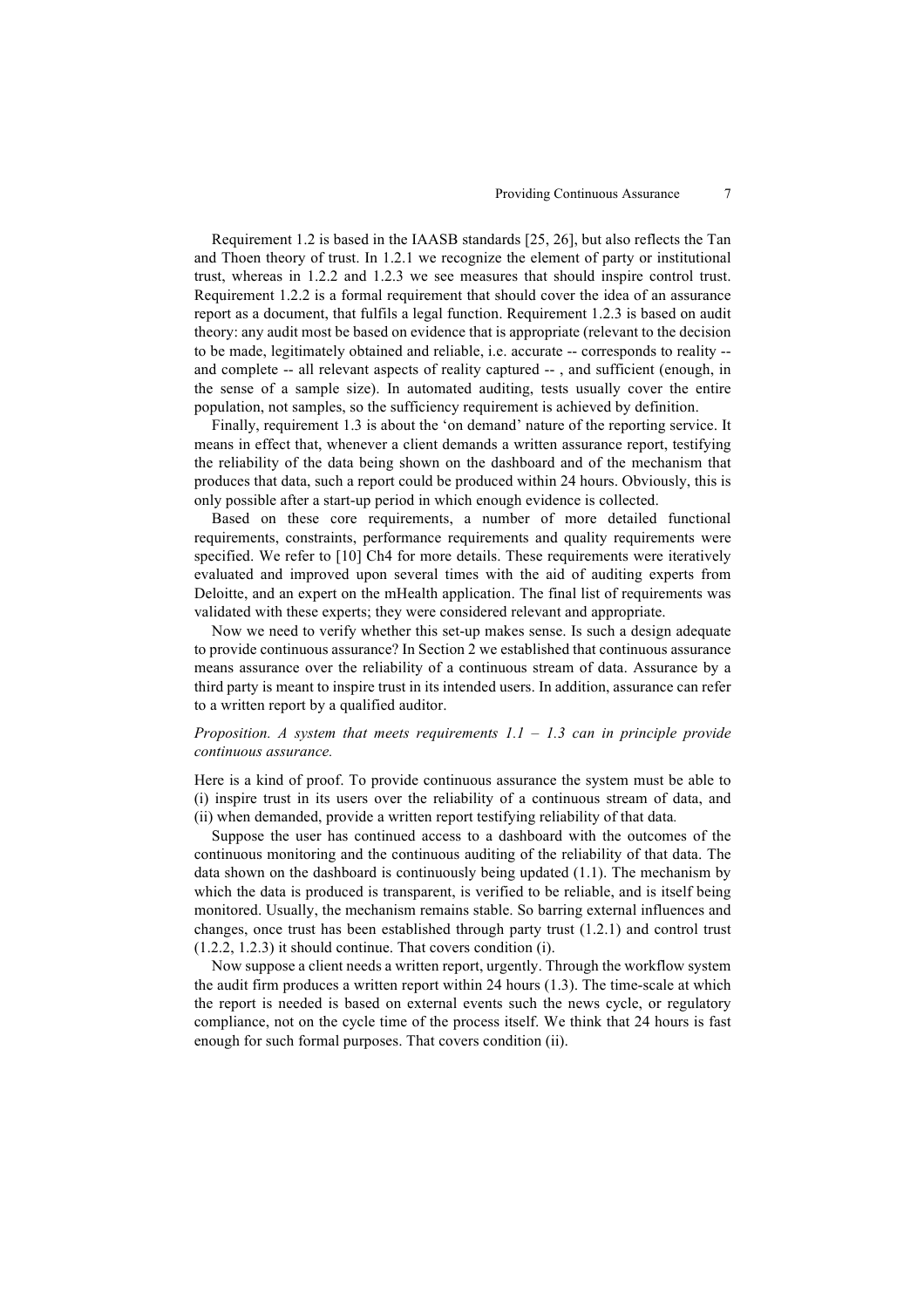#### **3.2 IT Architecture**

In order for the continuous assurance scheme to work, it requires an IT architecture that can support the continuous auditing process, and automatically generate the assurance report. We propose an architecture consisting of two main components: the continuous audit system and a web portal that contains the dashboard and report generator.

All design choices are based on an extensive and iterative process of interviews with IT audit experts, security and privacy experts, and data analytics experts. In addition, all these systems need to go through quality review by the audit firm that needs to be properly documented, to ensure that they can be relied on for an assurance engagement.

#### **3.3 Continuous audit system**

The first component of the IT architecture we propose is the continuous audit system. This system needs to consist of several components, that together make it possible to automatically collect data from within a client's IT environment and store it within a secure environment. We distinguish a *continuous audit system server*, that runs the



Figure 3 IT architecture

automated test protocols, and the *continuous audit data server*, that stores the resulting data. Furthermore, a *test script* is required that can automatically test whether or not the continuous audit system is functioning properly after it is set up within a client's IT environment. This test script is essential. Note that the use of test scripts is already common in regular IT audits. For example, scripts are routinely used to automatically collect log-in and authorization details of common operating systems.

Here are some essential characteristics of these components:

- 1. Continuous audit system server
	- Secure server installed within the IT environment of the client.
	- − Has to be tailored to the client's system through APIs, and to the specific controls and data streams that need to be audited prior to installation.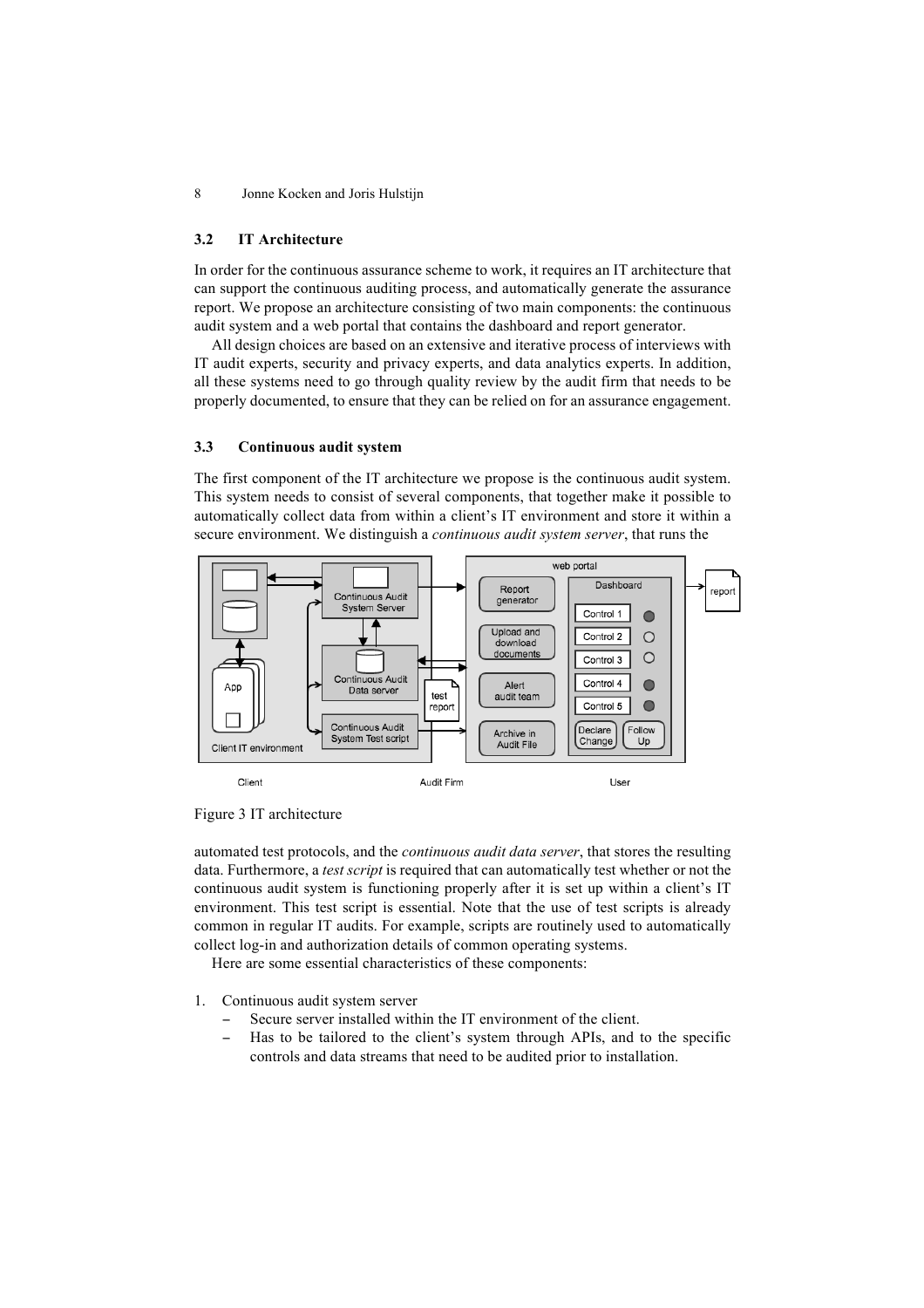- Connected to the network of the client with read-only access.
- Able to automatically collect audit data and send it to the audit firm through a secure VPN connection.
- 2. Continuous audit data server
	- Within a secure data center owned by the audit firm.
	- − Stores client data in an environment separated from the audit firms own data and from the data of other continuous assurance clients.
- 3. Continuous audit system test script
	- Able to automatically test proper functioning of the continuous audit system server and its connection to the data server after it is installed at a client.
	- Able to generate a report that reports on the functioning of the system within a specific client's IT environment.
	- If the result is negative, the system needs to be changed and the script run again. This process needs to be repeated until the result is positive.

#### **3.4 Web-portal and dashboard**

The second part of the system needs to be able to store client specific information, host the dashboard functionality that is made available to the client and automatically import the continuous audit data into the audit file and generate an assurance report based on this data. We propose to host all these functionalities within a web-portal, that is operated by the audit firm. The web-portal needs to have the following functionality:

Web-portal

- − Allows the audit team to create an engagement file for each assurance engagement.
- Allows the audit team to enter the required client information.
- − Allows the audit team to view the status of continuous audit controls being tested for each client (i.e., whether the controls are operating effectively).
- Allows the audit team to download the documents required to generate an ISAE 3000 assurance report (e.g., Letter of Representation, fraud inquiry form, change inquiry form), which a client needs to upload after they request an assurance report.
- If documents are satisfactory, audit team members can send e-mail notification that an assurance report has been requested to the rest of the audit team.

The components that are hosted within this web-portal are as follows:

Report generator

- Able to automatically import the continuous audit data from the data server and process and archive it in a client-specific audit file.
- − Able to automatically generate an assurance report based on continuous audit data.

**Dashboard** 

Provides client with an overview of the status of the controls that are being tested by the continuous audit system.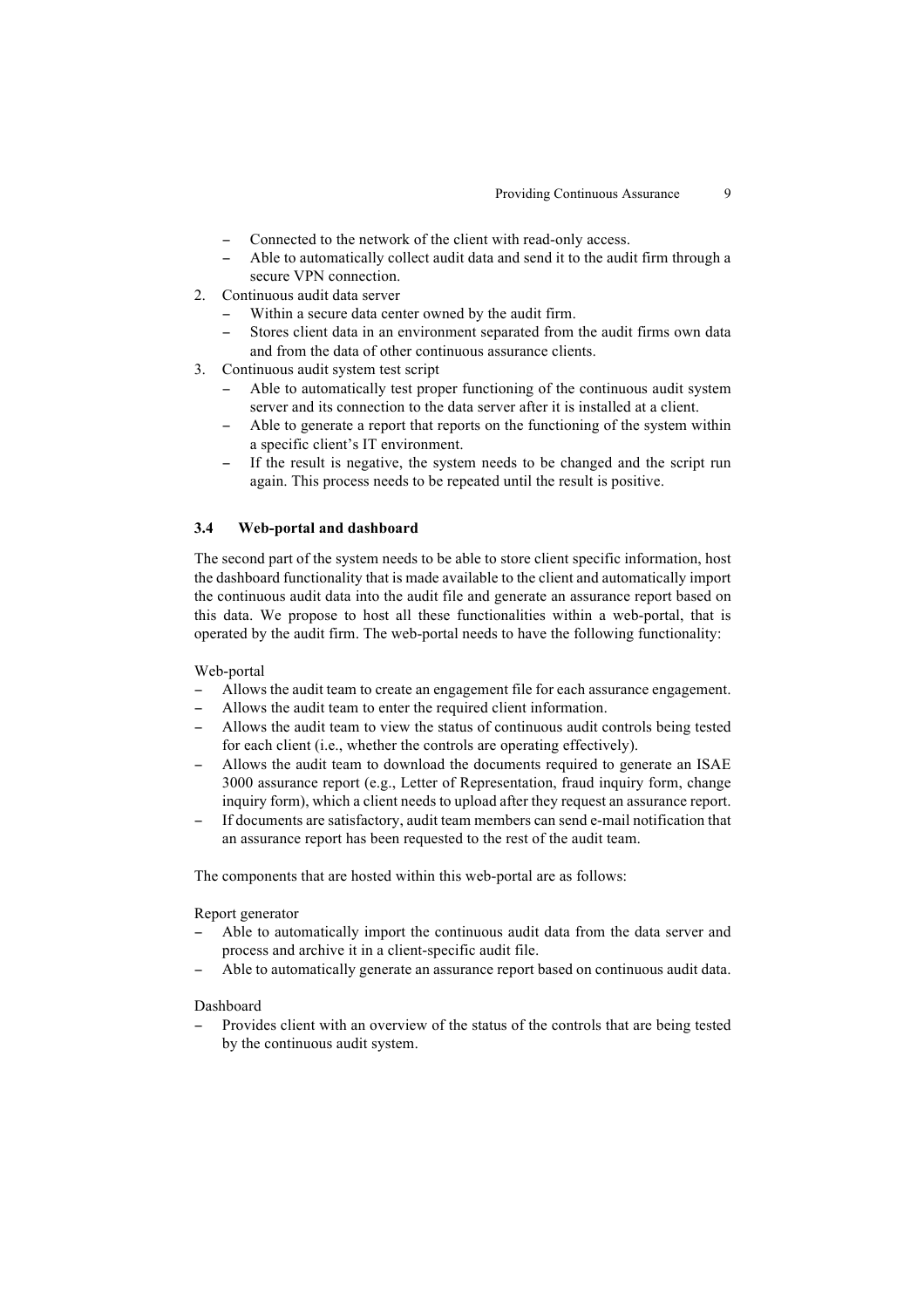- 10 Jonne Kocken and Joris Hulstijn
- − Allows the client to declare a change to one of their controls, so that the continuous audit system can be adapted to accommodate the change.
- Allows the client to request an assurance report
- Allows the client to upload the documents required to generate an ISAE 3000 assurance report.
- When a control becomes not-effective, the dashboard allows the client to provide the audit firm with required information and follow-up procedures.

Change management is crucial in a set-up like this. A change inquiry form must be filled in by the client to record any changes in the design or implementation of controls. This form is based on a standard subsequent events form, subsequent events are about changes between the end of the testing period and the sending of the report. For continuous assurance the testing period goes right up to the moment the client requests a report, so there is no time in between testing and creating the report. However, time did pass between the testing of design and implementation and the creation of the report, so it needs to be verified that nothing was changed.

| preparation |                                     | collecting data |                                 | time |
|-------------|-------------------------------------|-----------------|---------------------------------|------|
|             | start of<br>assurance<br>engagement |                 | generate<br>assurance<br>report |      |

Figure 4. Time line of a continuous assurance engagement

## **3.5 Procedures**

To attain continuous assurance, we propose a workflow process that utilizes the IT architecture described above to enable a client to request an assurance report at any time, which meets the standards of an ISAE 3000 assurance engagement. The process consists of three main phases: preparation, start of the assurance engagement and generating the assurance report (Figure 4). This last phase is re-run every time the client requests an assurance report. In the preparation phase, an initial Type I audit needs to be performed according to the ISAE 3000 process. This involves an audit on the adequacy of the design and implementation of the controls that are in scope. The continuous auditing provides the data to establish operating effectiveness of the controls, over a longer period of time. The phases contain the following steps:

- 1. Preparation
	- A control framework is created and Type I audit is performed
	- The continuous audit system is tailored to the client's systems and installed within their IT environment.
	- The test script is run and the test report is stored in the audit file. If necessary, the system must be changed and this step repeated until the result is positive.
- 2. Start of the assurance engagement
	- − Client information entered into the web-portal and dashboard functionality is made available to the client.
	- A template for the assurance report is created for the client.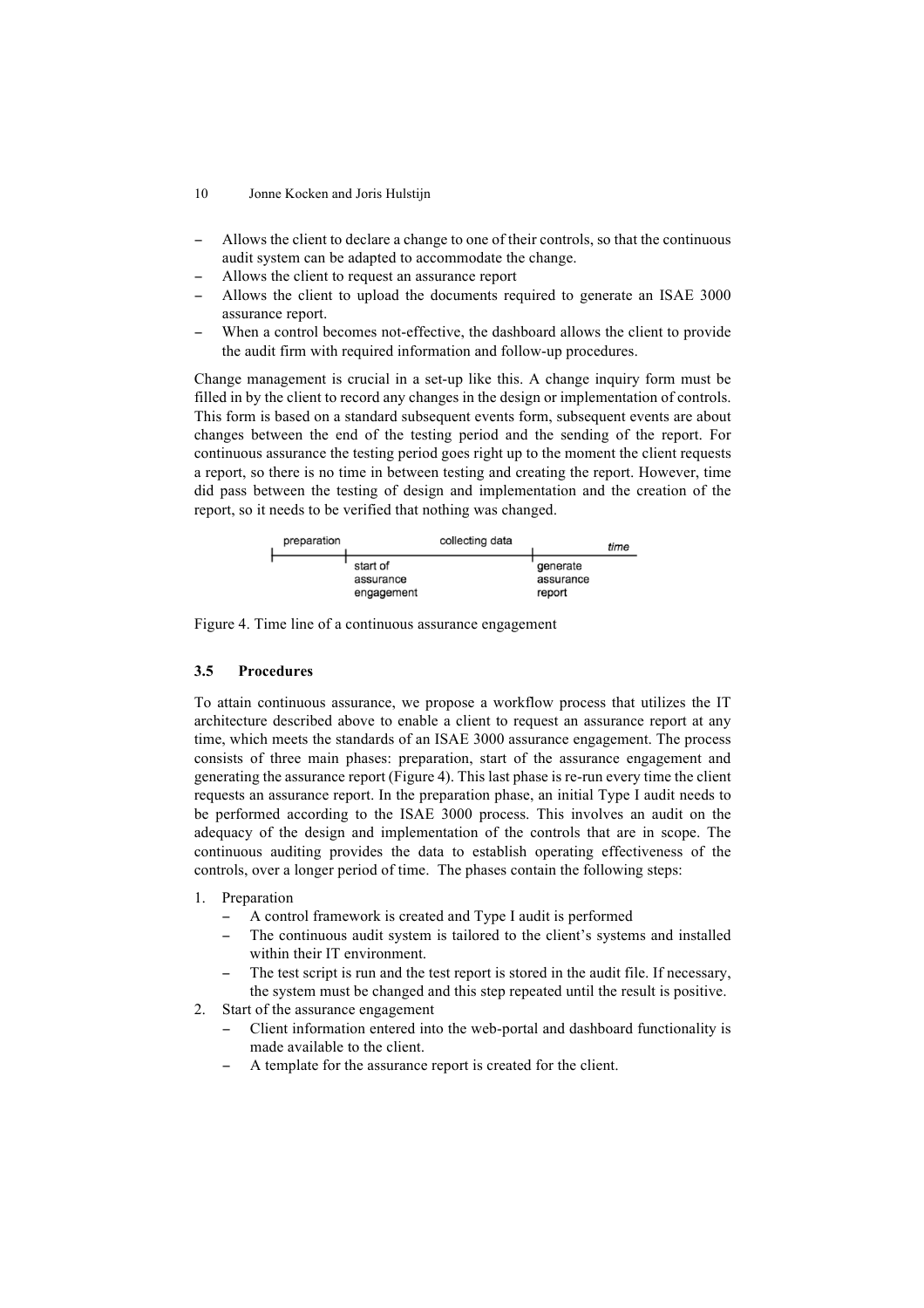- A partner reviews the generic parts of the assurance report, i.e., those parts that will be the same every time the client requests an assurance report.
- 3. Generating the assurance report
	- If the client requests an assurance report, the system automatically sends them the documents necessary to be filled in for an ISAE 3000 assurance report.
	- − Client fills out and signs the documents, and uploads them into the dashboard. The audit team is alerted that the documents have been uploaded.
	- The first audit team member who is able to, will review the documents. If they are satisfactory, the rest of the team is alerted that the process has been started.
	- The audit team uses the web-portal functionality to import the continuous audit data from the data server, store it in an audit file, and generates an assurance report based on this data.
	- A partner reviews those parts of the audit file and of the assurance report that have been automatically imported into the template.
	- The partner signs the assurance report and it is sent to the client.

## **4 Case: Monitoring security of Healthcare Apps**

The proposal is motivated by a case study of a platform that allows continuous monitoring of the security of a set of mobile healthcare applications (mHealth Apps). Healthcare Apps provide a relevant case, as health-related data is considered sensitive, for instance according to EU Directive 95/46/EC, the General Data Protection Regulation [37], or the HL7 standard for Healthcare. In addition to legal constraints, it is likely that end-uses are themselves worried about integrity and confidentiality of their data, in particular, as changes take place to the data or to the App.

The consultancy branch of Deloitte in the Netherlands has developed a software platform for continuously monitoring the security settings of mobile applications, which are in turn developed by commercial software providers. For example, the platform monitors for each user the telephone's App Store for fake copies. It also makes sure that the unique hash code of a certified version of the App corresponds to the code of the version that is installed. Input and output streams are encrypted, and hashed to verify data integrity, etc. The platform has been running successfully in a laboratory setting. The challenge is to develop a viable assurance service on the basis of this continuous monitoring platform.

The architecture and procedures of Section 3 have been instantiated for the settings in the case study. The resulting design has been evaluated in interviews with audit experts, experts in information security, and experts in healthcare Apps. The design has also been discussed with representatives of hospitals, being the clients of the software provider building the mHealth Apps. In total 17 people were interviewed.

The interviews show that the proposed architecture is technically feasible. Many of the modules and software components are already available. A dashboard similar to the one suggested here, is already in use in another application. A report generator and workflow system that collects evidence, can be built on short notice; most components are already available. For instance, the filing system that is used for storing and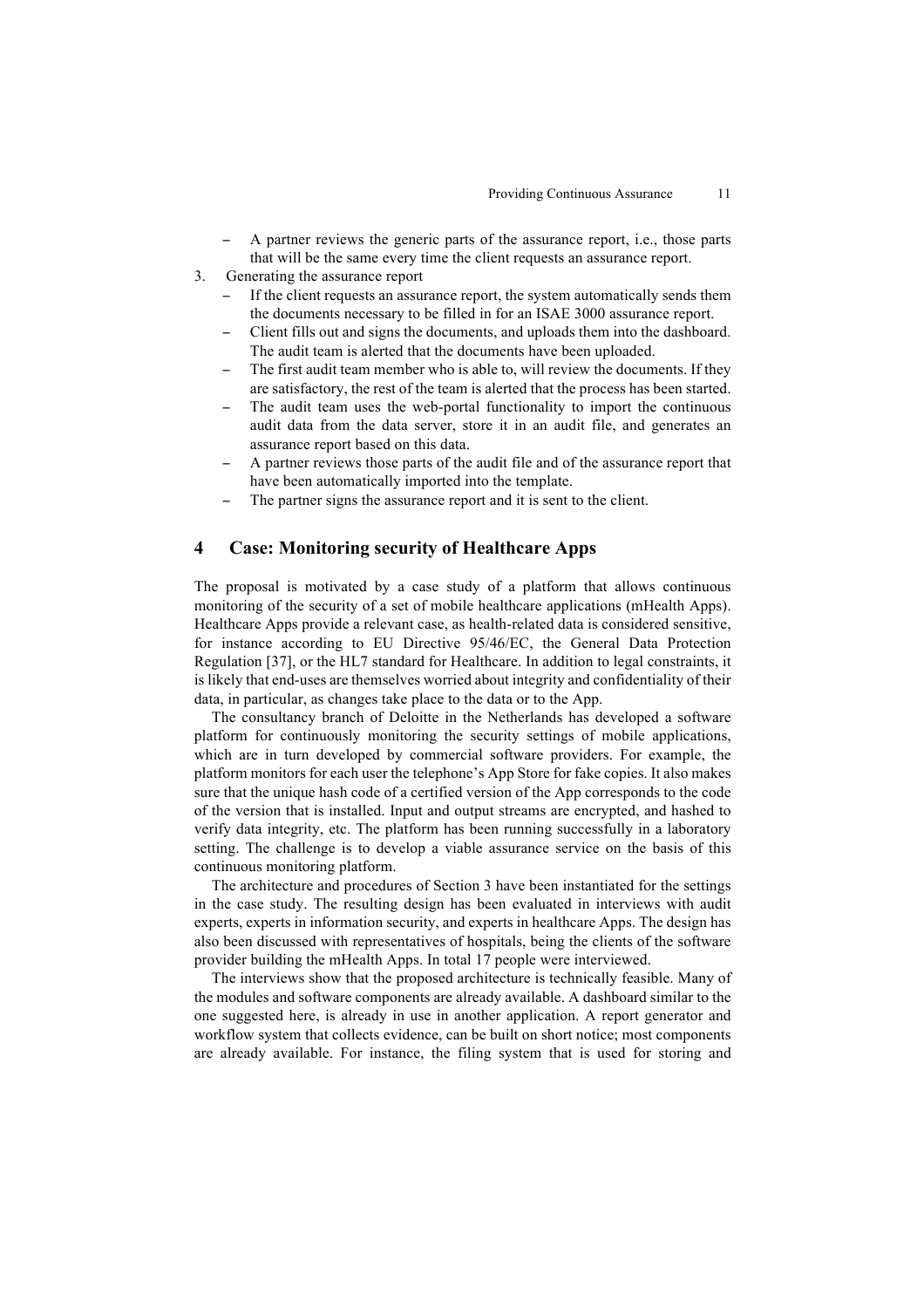retrieving audit files, can also be used for this automated service. That suggests that building the system for a non-trivial case situated in healthcare, is technically feasible.

The proposed scheme is also legally or professionally feasible, in the sense that the resulting report would comply with relevant standards and procedures (ISAE 3000). The usage of an automated test script is common practice. Evidence about the adequacy of the design and implementation (Type I assessment) and evidence of operating effectiveness over a longer period of time (from the continuous auditing system) are stored in proper audit files. The report is reviewed and signed by a partner, based on the same requirements about evidence as in a regular IT audit. The general set-up was developed by the Deloitte Risk Advisory and validated – in the context of this pilot project – by experts in professional standards. Obviously this is only a pilot project and doesn't reflect the official policies of Deloitte. What the pilot shows is that a scheme like this could work, even in the context of a Big Four audit frim.

The economic feasibility, i.e. the viability of the business model of offering such a continuous assurance service, has not been evaluated properly. However, based on interviews with the software developer, who knows the market, and his clients, namely representatives of hospitals, we can make some observations. The interviews show that, first of all, the hospitals have a need for assurance over the security of healthcare Apps, both in the sense of reliability over streams of data and in the sense of a formal report. In particular, they recognize that security is an issue for their patients and that they have to be able to demonstrate that they are compliant. However, what has not been recognized is the need for assurance at or near real time. It is possible that security of healthcare Apps is not time-critical, in that sense.

## **5 Conclusions**

In this paper we have investigated how to derive continuous assurance from continuous monitoring (by management) and continuous auditing (by an audit firm). We have analyzed the notion of assurance and related it to a model of trust for e-commerce [34]. It turns out the term assurance is typically used in two senses: as a way of inspiring trust or confidence, and as a formal report signed by a qualified auditor.

Based on this analysis we propose an architecture and a procedure, to provide a continuous assurance service. The user has continued access to a dashboard, which shows the results of the continuous auditing system. As the environment changes, the continuous audit results will change too, so that should inspire trust in the user: the system behaves in a predictable manner. These audit results are produced by a stable mechanism, that is verified automatically. This should create control trust. Moreover, the system has been set-up and verified by an audit firm. Audit firms are regulated by a professional body and a regulator. That should inspire party trust. Finally, whenever a user needs a formal report, the system starts a workflow procedure to generate an assurance report, and have it reviewed and signed by the responsible partner.

Based on a case study of a security platform for mobile Health Apps, we can say that the design is technically feasible. All components are available or can be built in short notice. The design is also legally or procedurally feasible, in the sense that it follows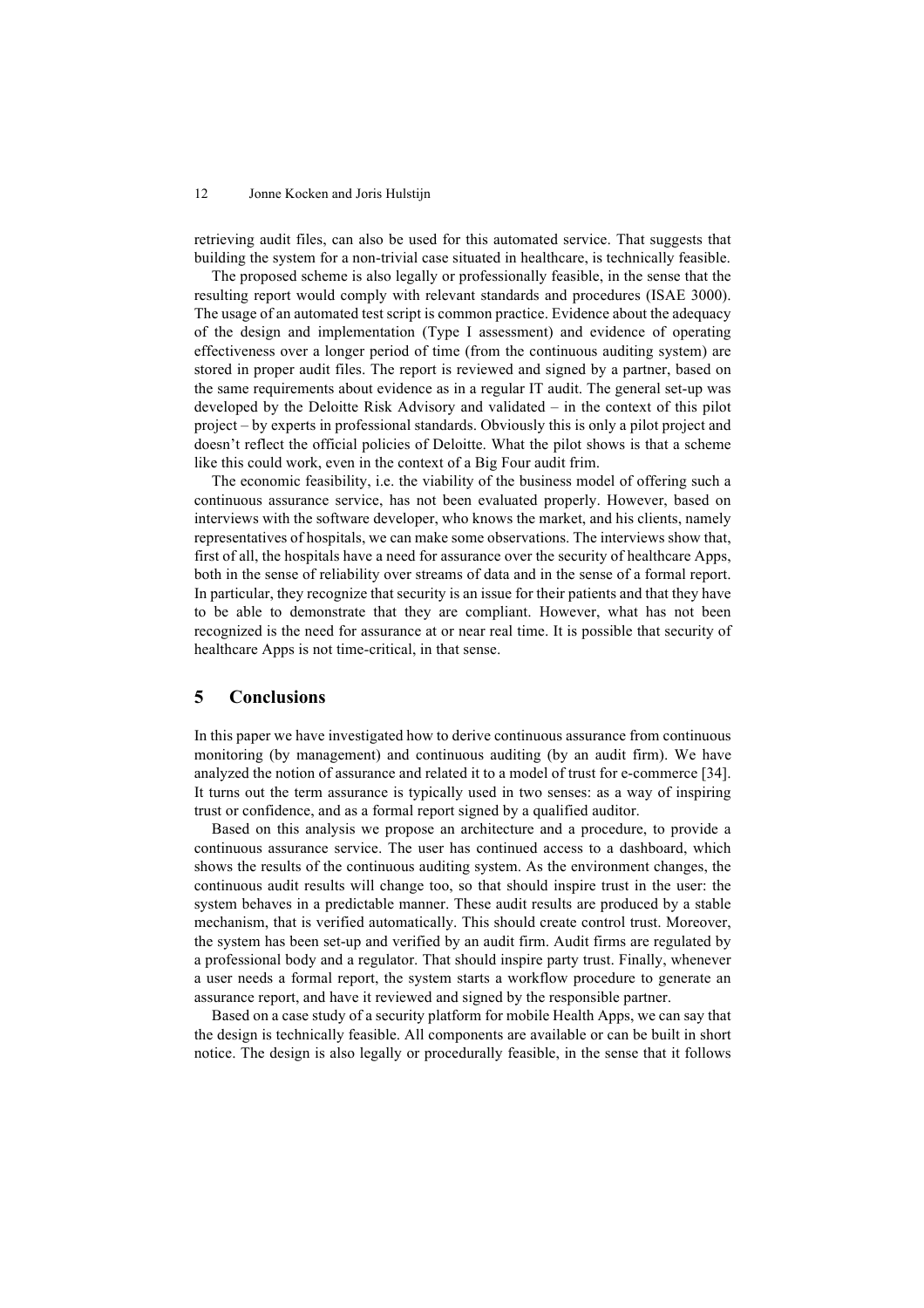the same standards and procedures as other IT audits (ISAE 3000). That means, that the result may really be called assurance. We have not evaluated economic feasibility. However, interviews indicate that there is a need for assurance over security of mobile healthcare Apps. However, it is not clear whether customers would be willing to pay specifically for assurance, at or near real time.

This paper describes the outcomes of a pilot project conducted at Deloitte Netherlands. Results are hard to generalize. First, the pilot has not been finished. The software needs to be completed and the report generation process needs to be tested. Second, the research is set in the context of an IT audit assignment, which could be easier to automate than, say, a financial audit or compliance audit. Third, even when formal procedures are followed and the report may technically be called 'assurance', there could be other reasons for an audit firm not to develop this idea further. In particular, we can imagine that it is undesirable that an automated assurance service would compete with the usual human assurance services. This proposal should therefore be interpreted in the context of a debate about the revenue model of accounting firms. The current revenue model is based on billable hours. The continuous assurance model proposed here, would suggest a kind of subscription service, where the user would get assurance for a fixed fee per year.

Clearly, this topic calls for more research. In particular, we welcome research about future revenue models of audit firms. We also want to raise the fundamental question whether it is always possible or even desirable to automate the auditor's judgement and decision making, or to shift the main judgements to design time. In the past, there has been a lot of research about judgement and decision making in accounting [38], but not in the context of IT audits.

## **References**

- [1] H. S. Koch, "Online Computer Auditing through Continuous and Intermittent Simulation," *MIS Quarterly,* vol. 5, no. 1, pp. 29 - 41, 1981.
- [2] M. A. Vasarhelyi, and F. B. Halper, "The Continuous Audit of Online Systems," *Auditing: A Journal of Practice and Theory,* vol. 10, no. 1, pp. 110-125, 1991.
- [3] M. Alles, G. Brennan, A. Kogan, and M. Vasarhelyi, "Continuous monitoring of business process controls: A pilot implementation of a continuous auditing system at Siemens," *International Journal of Accounting Information Systems,* vol. 7, pp. 137-161, 2006.
- [4] A. Kogan, E. F. Sudit, and M. Vasarhelyi, "Continuous online auditing: a program of research," *Journal of Information Systems,* vol. 13, no. 2, pp. 87–103, 1999.
- [5] J. R. Kuhn, and S. G. Sutton, "Continuous Auditing in ERP System Environments: The Current State and Future Directions " *Journal of Information Systems* vol. 24, no. 1, pp. 91–111, 2010.
- [6] CICA/AICPA, *Continuous auditing, Research report*, The Canadian Institute of Chartered Accountants (CICA), Toronto, Canada, 1999.
- [7] M. A. Vasarhelyi, M. Alles, and A. Kogan, "Principles of analytic monitoring for continuous assurance," *Journal of Emerging Technologies in Accounting,* vol. 1, no. 1, pp. 1-21, 2004.
- [8] V. Chiu, Q. Liu, and M. A. Vasarhelyi, "The development and intellectual structure of continuous auditing research," *Journal of Accounting Literature,* vol. 33, pp. 37–57, 2014.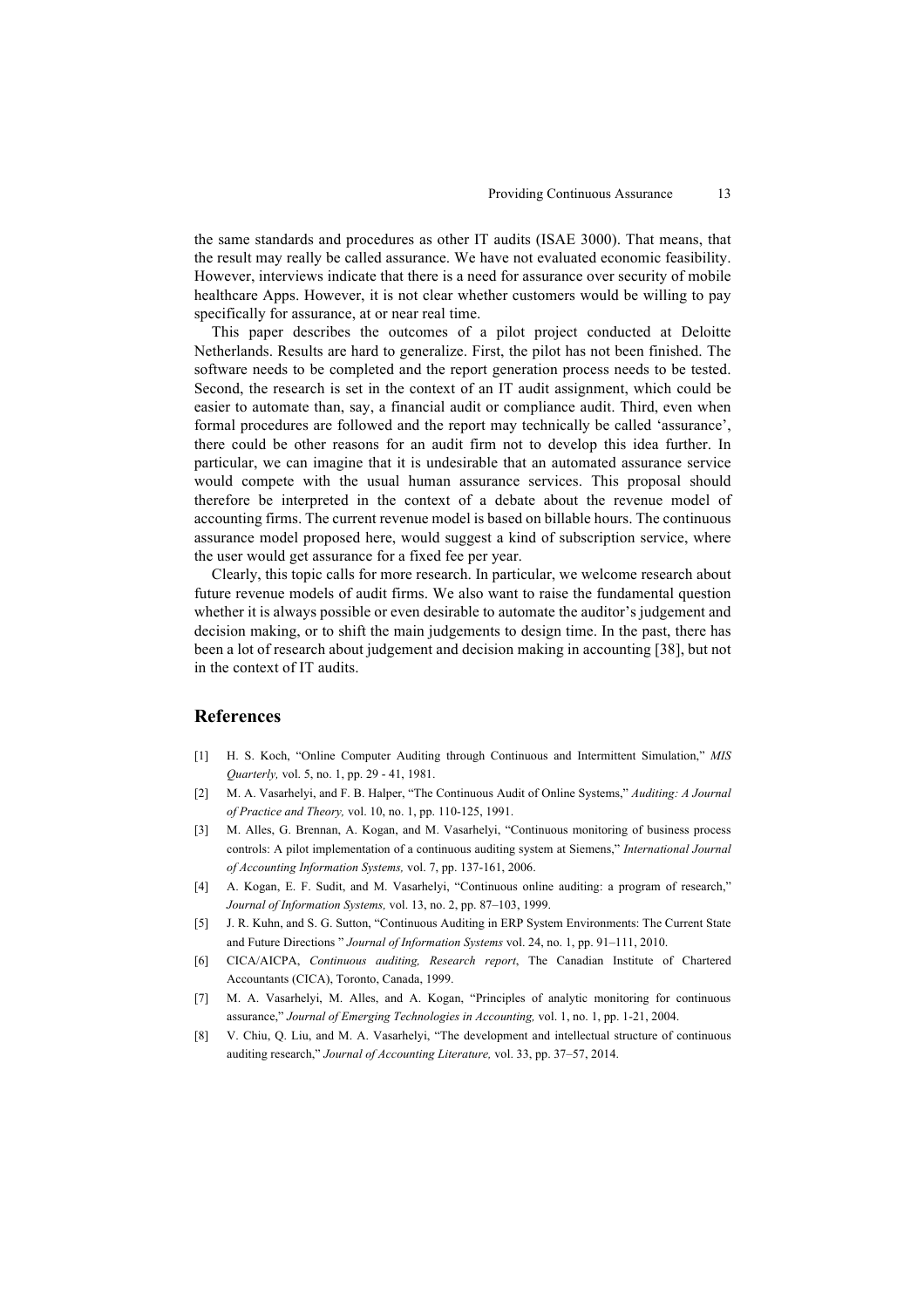- [9] D. Coderre, *Continuous Auditing: Implications for Assurance, Monitoring and Risk Assessment, Guide 3*, Institute of Internal Auditors (IIA), 2005.
- [10] J. Kocken, "Implementing Continuous Assurance within IT Service Organizations," Technology, Policy and Management Delft University of Technology, Delft, 2016.
- [11] A. R. Hevner, S. Ram, and S. T. March, "Design Science in Information Systems Research," *Mangement Information Systems Quarterly,* vol. 28, no. 1, pp. 75-105, 2004.
- [12] R. J. Wieringa, *Design science methodology for information systems and software engineering*, London: Springer Verlag 2014.
- [13] C. E. Brown, J. A. Wong, and A. A. Baldwin, "A review and analysis of the existing research streams in continuous auditing," *Journal of Emerging Technologies in Accounting,* vol. 4, no. 1, pp. 1-28, 2007.
- [14] M. Alles, A. Kogan, and M. Vasarhelyi, "Putting Continuous Auditing Theory Into Practice: Lessons from Two Pilot Implementations," *Journal of Information Systems,* vol. 22, no. 2, pp. 195-214, 2008.
- [15] P. E. Byrnes, B. Ames, M. Vasarhelyi, and J. D. W. Jr., *The Current State of Continuous Auditing and Continuous Monitoring*, American Institute of Certified Public Accountants (AICPA), New York, 2012.
- [16] P. Byrnes, T. Criste, T. Stewart, and M. Vasarhelyi, *Reimagining Auditing in a Wired World*, American Institute of Certified Public Accountants (AICPA). New York, 2014.
- [17] C. A. Hardy, "Exploring Continuous Assurance In Practice: Preliminary Insights." p. paper 74.
- [18] C. A. Hardy, "The Messy Matters of Continuous Assurance: Findings from Exploratory Research in Australia," *Journal of Information Systems,* vol. 28, no. 2, pp. 357-377, 2014.
- [19] C. A. Hardy, and G. Laslett, "Continuous auditing and monitoring in practice: Lessons from Metcash's Business Assurance Group," *Journal of Information Systems,* vol. 29, no. 2, pp. 183-194., 2014.
- [20] A. Kogan, M. G. Alles, and M. A. Vasarhelyi, "Design and evaluation of a continuous data level auditing system.," *Auditing: A Journal of Practice and Theory,* vol. 33, no. 4, pp. 221-245, 2014.
- [21] I. h. Shin, M. g. Lee, and W. Park, "Implementation of the continuous auditing system in the ERPbased environment," *Managerial Auditing Journal,* vol. 28, no. 7, pp. 592-627, 2013.
- [22] K. Singh, and P. J. Best, "Design and Implementation of Continuous Monitoring and Auditing in SAP Enterprise Resource Planning," *International Journal of Auditing,* vol. 19, no. 3, pp. 307-317, 2015.
- [23] K. Singh, P. J. Best, M. Bojilov, and C. Blunt, "Continuous Auditing and Continuous Monitoring in ERP Environments: Case Studies of Application Implementations," *Journal of Infomation Systems,* vol. 28, no. 1, pp. 287–310, 2014.
- [24] M. A. Vasarhelyi, M. Alles, and K. T. Williams, *Continuous Assurance for the Now Economy*, Institute of Chartered Accountants in Australia, Sydney, Australia, 2010.
- [25] IAASB, *International Framework for Assurance Engagements*, International Auditing and Assurance Standards Board (IAASB), New York, 2005.
- [26] IAASB, *ISAE 3000 (Revised): Assurance Engagements Other than Audits or Reviews of Historical Financial Information.* , IFAC, 2015.
- [27] T. Limperg, "De functie van den accountant en de leer van het gewekte vertrouwen," *Maandblad voor Accountancy en Bedrijfseconomie,* vol. 1932-2, 1932-9, 1933-9, 1933-10, 1932-1933.
- [28] J. H. Blokdijk, F. Drieënhuizen, and P. H. Wallage, *Reflections on auditing theory, a contribution from the Netherlands*, Amsterdam: Limperg Instituut, 1995.
- [29] R. Falcone, and C. Castelfranchi, "Trust and relational capital," *Computational and Mathematical Organization Theory,* vol. 17, no. 2, pp. 179-195, 2011.